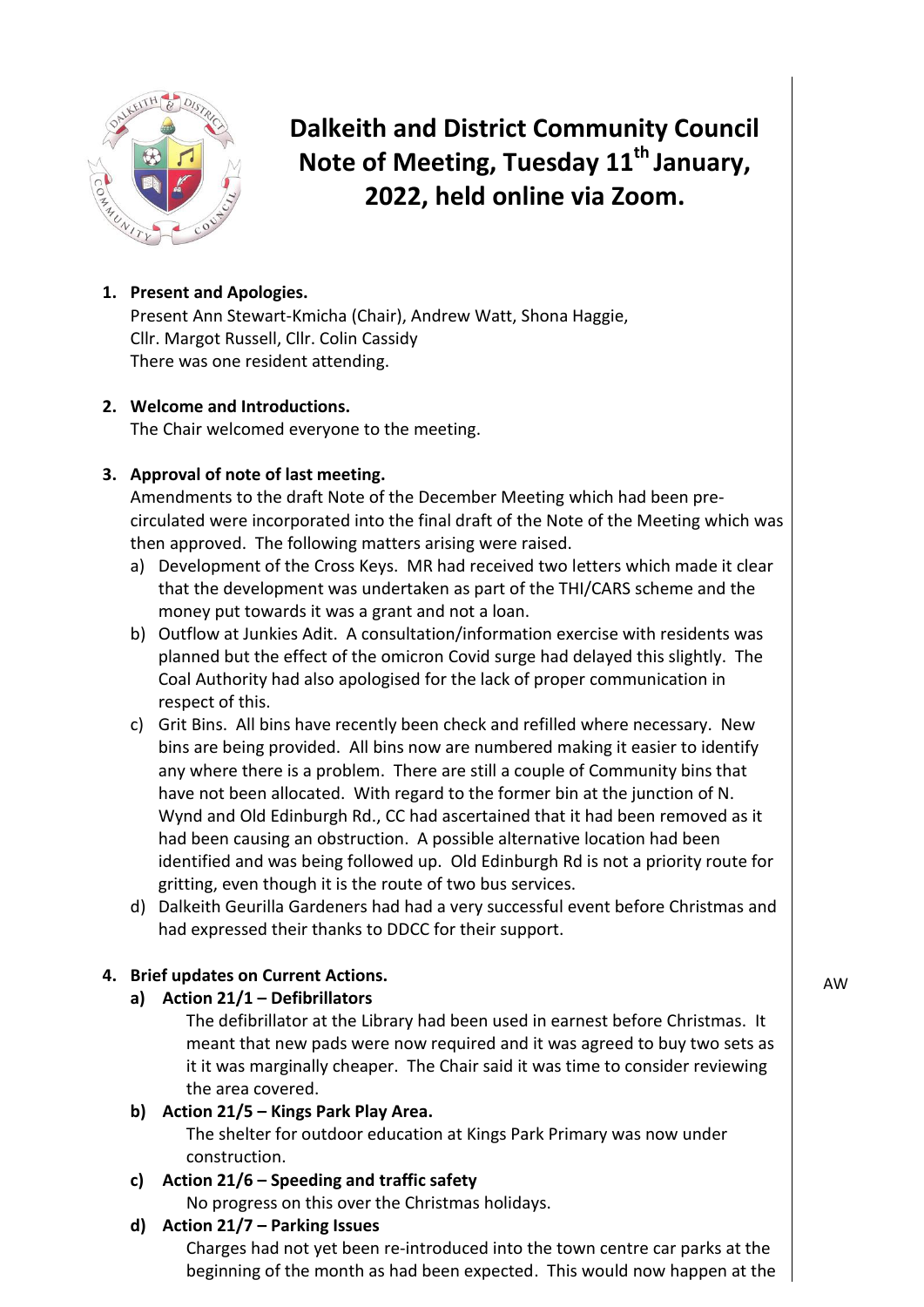beginning of February.

- **e) Action 21/8 – Publicity leaflet** SH will send a copy to ASK
- **f) Action 21/10 – Notice boards.**

It had not yet been possible to find a suitable date to erect the new boards but it waa hoped they could be installed shortly..

## g) **Action 21/14 Town Centre re-development.**

The Chair had spoken to Fiona Clandillon, the Head of Development in the Planning Dept who hoped to have something ready shortly to bring to Community Councils. It was agreed that a meeting with her would be useful, possibly jointly with Eskbank & Newbattle CC. CC said there had been early discussions on a number of issues around how to attract people into Dalkeith, and the track of the old railway from Eskbank to below Kings Park was seen as a piece of land with potential. There followed a discussion on various aspects of improving the footfall in Dalkeith.

**5. A.G.M. arrangements.**

The Chair said that one item at the AGM in February was to make two amendments to the Constitution to take account of new modes of working arising from technological developments, namely to allow online meetings and to allow online banking. As these required 28 days notice it was proposed that the AGM should be moved back a week to February 15<sup>th</sup>. It was hoped this would be a face to face meeting and be held in the Library with the option of online attendance as well. If restrictions were still in place it would take place online only. Suggestions for possible speakers were made.

### **6. Councillors Reports.**

#### Cllr. Russell gave the first report.

**a) Dalkeith/Jarnac twinning plaque.** Work was ongoing to put this on the Soutra Point building. The potential of projecting video art onto the wall of Soutra Point was also still being investigated.

Cllr. Cassidy had nothing further to report, given the break over Christmas and New Year.

### **7. Police Report.**

There was no report this month.

### **8. Planning**

It was noted that Royal Mail were requesting permission to reduce the height of a tree in the delivery office car park. It was al;so noted that the RAMPS aid to dealing with planning applications was now being used nationwide.

### **9. Licensing.**

There had been no new applications.

### **10. TTRO.**

It was noted that the High St. was to be closed to allow work to be carried out. Cllr. Russell confirmed that this was to enable the work to be carried out on the crossing outside Crystal Mount.

### **11. Matters arising not already dealt with.**

**a)** Conservation Area. There is currently an appraisal of the Eskbank and Newbattle Conservation Area. It was agreed to hold a joint meeting with ENCC and Emma

CC/MR